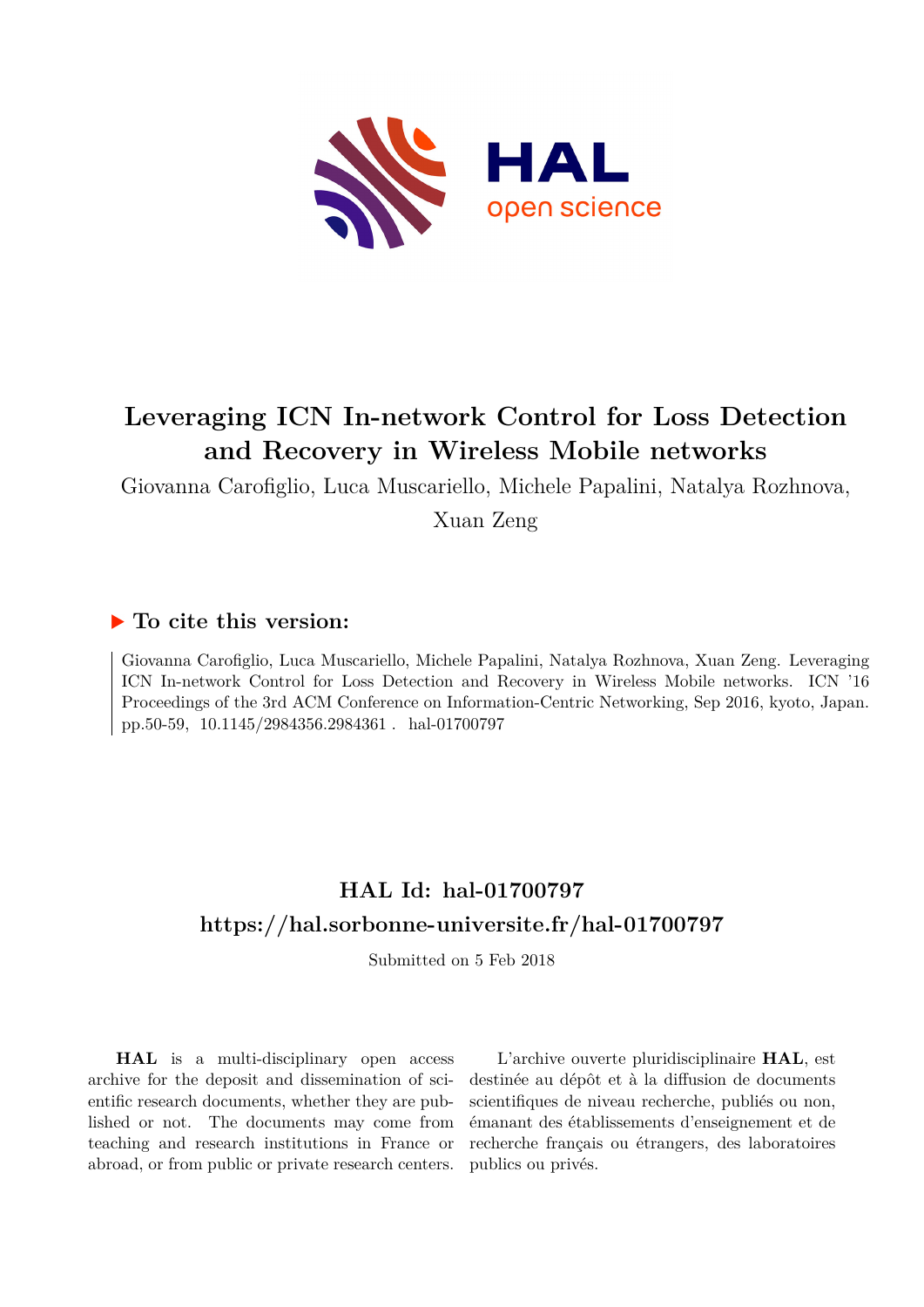## **Leveraging ICN In-network Control for Loss Detection and Recovery in Wireless Mobile networks**

Giovanna Carofiglio Cisco Systems gcarofig@cisco.com

Michele Papalini Cisco Systems micpapal@cisco.com

lumuscar@cisco.com Natalya Rozhnova Cisco Systems nrozhnov@cisco.com

Luca Muscariello Cisco Systems

> Xuan Zeng IRT SystemX, UPMC xuan.zeng@lip6.fr

## ABSTRACT

One of the most appealing features of Information-Centric Networking (ICN) is its agile connectionless transport model based on consumer requests and hop-by-hop forwarding.

By relaxing end-to-end constraints, ICN empowers a distributed in-network control with the potential to improve congestion management over heterogeneous wired/wireless media and in presence of mobility. However, little effort has been devoted so far to the exploration of ICN capabilities in this space. In this paper, we contribute an understanding of the opportunities for ICN in-network control over wireless mobile networks and a proposal for simple, yet very effective mechanisms for in-network loss detection and recovery to complement receiver-driven control. More precisely, we introduce  $(i)$  WLDR, a mechanism for in-network Wireless Loss Detection and Recovery that promptly identifies and recovers channel losses at wireless access point and  $(ii)$  MLDR, a mechanism for preventing losses due to consumer/producer mobility via explicit network notification and dynamic on-the-fly request re-routing.

We setup a realistic wireless simulation environment in ndn-SIM using IEEE 802.11n connectivity and evaluate WLDR-MLDR performance. The results show significant benefits over consumer-based solutions with or without explicit loss notification, while also removing any dependency from network and application timers.

#### CCS Concepts

 $\bullet$ Networks  $\rightarrow$  Network protocol design; Network simulations; Network performance analysis; Mobile networks;

#### Keywords

in-network control, loss recovery, wireless networks, mobility

## 1. INTRODUCTION

Next generation 5G networks are expected to support communications over an heterogeneous wireless access and in the presence of mobility. The high level of diversity of wireless media characteristics, combined with frequent endpoint mobility, clearly present a challenge.

Despite the numerous ad-hoc TCP flavors and layer-2 to layer-4 workarounds proposed in the last decade, TCP-like congestion control still fails to effectively incorporate identification and management of wireless channel or mobility losses. To cite a few of the traditional concerns: misinterpretation of wireless losses as congestion signals and consequent throughput degradation, delays due to loss detection and recovery at sender-side, losses generated by connection state migration and re-establishment in case of mobility. Most of the issues have the same root cause: the end-to-end nature of traditional TCP-based control delegating connec-

tion management at the sender node only.

Information-Centric Networking (ICN) has the potential to overcome all such limitations in virtue of a radically different transport model that centers the communication around named data packets retrieved by the consumer in a request/ reply fashion. In this paper we consider NDN as reference ICN architecture, even though the basic ideas of our proposal can be applied with minor modifications to other ICN architectures where the forwarding decisions are taken hopby-hop. In this architecture the end-to-end principle is totally revisited: the unique end-point is the consumer and its requests can be satisfied by any traversed router storing the corresponding data in its local cache. Otherwise, requests are dynamically forwarded in a hop-by-hop fashion based on content names with no knowledge of the sender a priori. Soft-state associated to pending requests enables fully distributed in-network decisions that may help rate and congestion control management, otherwise performed at the consumer side only.

More precisely, ICN in-network control can allow (i) to shield consumer-side rate and congestion control from wireless events of different nature, such as wireless channel or mobility losses, (ii) to disentangle and separately manage such events at the optimal place in the network, (iii) to achieve fastest detection and recovery. Several papers have studied rate and congestion control in ICN, but only a few  $([10], [1])$  have specifically focused on wireless mobile networks and none has explored in-network control operations.

The goal of this paper is to address the impact of wireless and mobility losses on overall rate and congestion control performance and to propose simple, yet effective, mechanisms for in-network loss detection and recovery to complement receiver-driven rate and congestion control. More precisely, we introduce (i) WLDR, a mechanism for in-network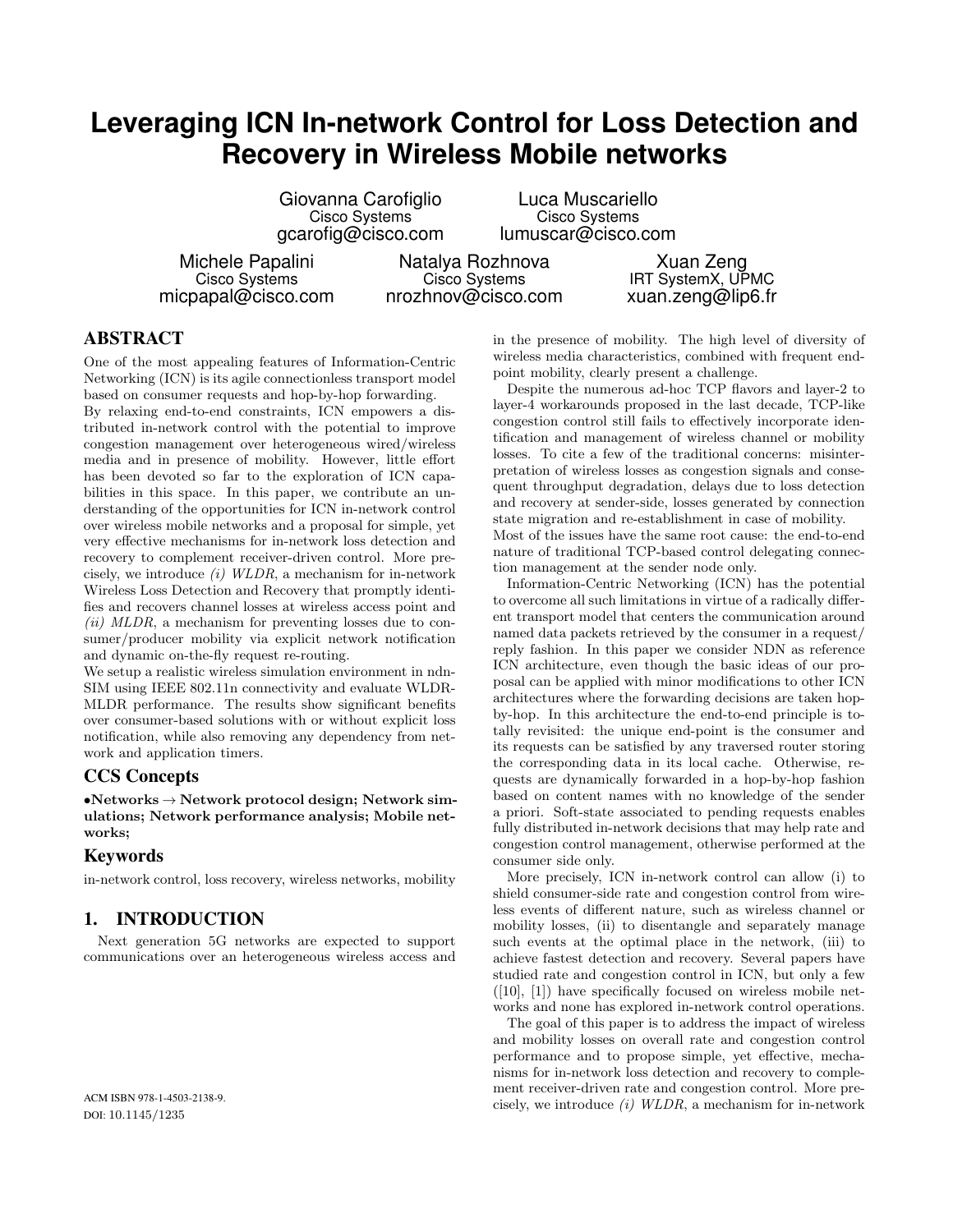Wireless Loss Detection and Recovery to promptly identify and recover channel losses at wireless access point and  $(ii) MLDR$ , a mechanism for preventing losses due to consumer/producer mobility via explicit network notification and dynamic on-the-fly request re-routing. Further, we setup a realistic wireless simulation environment in ndnSIM using Wi-Fi 802.11n connectivity and assess MLDR/WLDR performance in comparison with consumer-driven alternatives based on timers or on Explicit Loss Notification (ELN).

The results show a significant reduction in terms of flow completion time or request satisfaction time, i.e. the time between the first request emission and the corresponding data packet reception at the consumer, which is particularly important in case of latency-sensitive applications. In addition, our proposal provenly removes any dependence from network/application timers that existing ICN solutions rely upon and, hence, issues on their setting.

The remainder of the paper is organized as follows: in Sec.2 we give an overview of previous work in ICN and TCP/IP literature. Sec.3 introduces our proposal and describes its implementation (Sec.4). The evaluation is gathered in Sec.5, while conclusions are reported in Sec.6.

#### 2. RELATED WORK

Reliable communications in wireless mobile networks are realized either at the transport layer or at the link layer. Link layer solutions can cope with channel losses, whereas they cannot manage mobility efficiently. Therefore the literature has focused on L4 techniques. A large body of work, beyond ICN, has highlighted the issues of traditional TCPbased congestion control over wireless channels and due to mobility. To cite the main known drawbacks: (i) poor performance due to higher error rates on wireless links misinterpreted by TCP sender as congestion notifications;  $(ii)$ performance degradation due to connection migration and slow start at every mobility event; *(iii)* packet losses due to mobility in absence of soft handover mechanisms. Classical countermeasures can be classified into three categories:

Transport-layer solutions isolating wired and wireless segments: e.g. I-TCP [2], Freeze TCP, Mobile TCP [7] and SplitTCP [11]. Besides the differences, the advantages of such category of approaches relate to the capability of shielding the wired segment from the lossy wireless part without requiring end-host modification. As a drawback, the buffering at the proxy between wired and wireless segment can be considerably high and may introduce additional latency. Also, some of these approaches break the end-to-end semantics, complicating rate control at server side. TCP Westwood [12] is an end-to-end transport-layer scheme based on bandwidth estimation: it continously monitors the rate of returning ACKs and uses it in computation of window and ssthresh. However, this implies a huge dependance from ACKs.

Link-layer solutions: Snoop TCP [4], TULIP [15], MAC MIB [18] to cite a few. They all leverage ACKs or MAC layer observations to identify wireless losses and to react by recovering them or avoiding unnecessary congestion window reduction. For instance, Snoop TCP involves link interface sniffing at the base station for any segment to and any ACK coming from the mobile host and performs buffering intended to support local retransmissions. All such approches are MAC-Layer specific and consider the case of mobile consumer only. Also they are limited to single-hop

wireless communications.

Explicit notification solutions leveraging NACKs and Loss Differentiation Algorithms (LDA) to acknowledge the sender and to hence trigger retransmission. To this aim, [5] leverages inter-arrival times, [19] uses a relative one-way trip time (ROTT) for congestion signaling. More precisely, the spikes in ROTT measurements are used to differentiate different degrees of congestion. When spikes are observed, losses are considered as due to congestion, otherwise due to wireless environment. In [9] authors compare different LDAs and propose their own ZigZag scheme. The decision about the nature of losses (congestion ot wireless) is based on the number of losses and the difference between ROTT and its mean value. The comparison shows that each of them may perform well in some particular conditions and be less effective otherwise.

ICN literature only marginally considered congestion control implications of mobile and wireless communications. [1] deals with wireless ad hoc networks and proposes Interest rate regulation and retransmission at the receiver based on a timer that adapts to RTT delay variations. The advantage is clear over other ICN approaches relying on a fixed retransmission timer. However, the solution does not distinguish the nature of losses nor copes with faster in network recovery, which is the primary goal of this paper. The work in [10] also tries to dynamically tune the Interest lifetimes based on RTT measurements in order to improve the effectiveness of retransmissions for video streaming applications at the receiver. The nature of losses is differentiated with simple ECN scheme in the network that marks the incoming Data packets in case of congestion and considers all losses not due to congestion as due to wireless channel errors. Mobility is not taken into account.

## 3. PROPOSAL

In this section we present our proposal for in-network wireless and mobility loss detection and recovery, respectively  $WLDR$  (Sec.3.1) and  $MLDR$  (Sec.3.2). While addressing two separate problems, their design shares the same principles. We aim for a solution that

- is layer-2 agnostic, applicable to any wireless medium irrespectively of specific access characteristics;
- differentiates the nature of losses, to distinguish and separately handle wireless channel losses from buffer overflows due to congestion or from losses due to mobility timeouts.
- decouples the point in the network where to perform detection and recovery of losses by leveraging Explicit Loss Notification (ELN);
- leverages fast in-network loss detection and recovery in sub-round trip time scale or before the expiration of an Interest timer at the consumer.

Besides reactive detection and recovery, the rationale behind in-network loss management is to make NDN/CCN data plane robust to losses and insensitive to pending interest table (PIT) timer management, which is a non trivial operation in very lossy environment. Also in-network loss management reduces misguided congestion and flow control decision at the consumer which ultimately is responsible for reliable transport. Finally, in WLDR/MLDR definition we seek for lightweight mechanisms in terms of signaling overhead, additional state at routers and complexity. Implementation considerations are reported in Sec.4.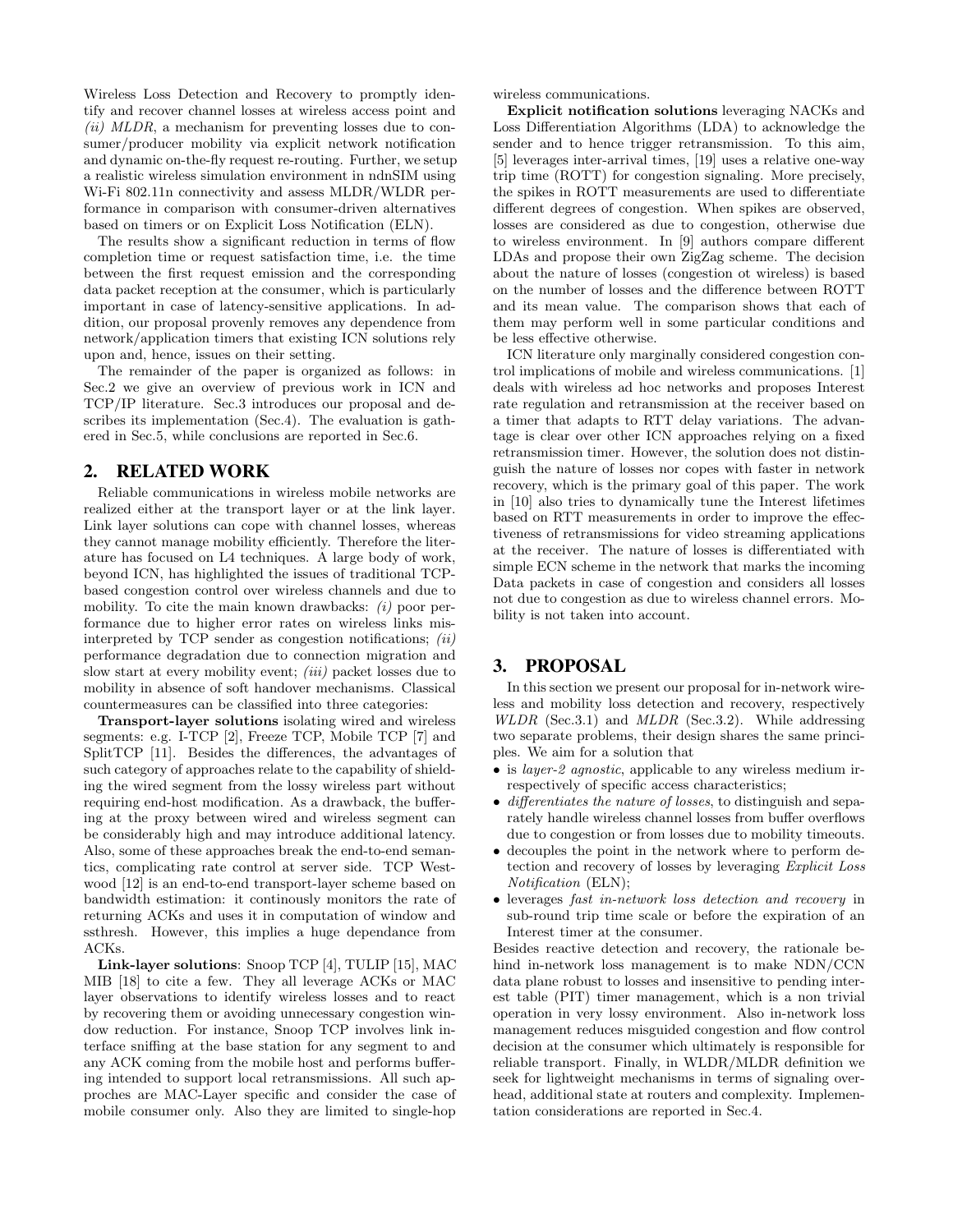#### 3.1 Wireless Loss Detection and Recovery

WLDR is implemented at face level and introduces an additional sequencing on packets to detect losses. Two neighbors are interconnected using adjacencies, called faces in NDN/CCN. An adjacency is a unicast bidirectional channel between two nodes. It may also be established among nodes connected to the same broadcast medium, as in IEEE 802.11 for instance. Sequentiality is then guaranteed on a per-face basis. In the same way, using multiple wireless faces in parallel, the stream of packets generated by each face is associated to a different sequencing. WLDR is not able to detect losses end-to-end, such task being the responsibility of the transport protocol. However, by applying WLDR at each hop, WLDR can be simply extended to the multi-hop wireless case.

WLDR introduces new fields in the headers of Interest and Data packets (see Sec. 4) to store the sequence numbers used by the algorithm. These values have limited scope on a single wireless link and they may be modified every time a packet traverses a new wireless link implementing WLDR. It is important not to confuse the sequence number used by WLDR with the one that may be present in the Interest/Data names.

To illustrate WLDR basic functioning let us consider the simple example in Fig. 1. In such scenario, a consumer is connected to a wireless Access Point (AP hereinafter, with no reference to any specific wireless technology) through a wireless link and sends Interest packets to the AP to request a given content item. To keep track of Interests sent through a given face, the consumer maintains a counter per-face indicating the sequence number for the next Interest to be sent (hence, indicated with next in Fig. 1, Alg.1). Such sequence number is also added in the header of every Interest to be sent, then the counter is increased by one. In Fig. 1, next is equal to 3, i.e. the consumer will associate the label 3 to the next Interest to be sent and update it to 4.





Loss Detection. The sequence number in the Interest is used by the AP to reconstruct the sequence of packets and so detect potential losses. To verify whether the incoming Interest is the expected one, the AP keeps an expected sequence number value. Upon Interest reception, it compares the sequence number in the Interest packet with such expected value. If they coincide, the AP simply updates its expected value (increasing by 1). E.g. in the example, the expected value at AP is 3 and at reception of an Interest with the same sequence number, the AP updates it to 4.

If the expected value and the Interest sequence number

are not the same, the AP detects a loss. This is the case in Fig. 1 at reception of the Interest packet with sequence number 6.

Fig. 1 describes WLDR between a wireless consumer and an AP. However, WLDR applies to any couple of nodes connected through a wireless link without requiring a distinction between consumer/producer or wireless node/AP. In contrast, Previous mechanisms depend on the role of the wireless node. E.g. two close algorithms are presented by Balakrishnan et al. [3] and Biaz et al [6], the first one working in case of wireless producer only, while the second one working for wireless consumer node only. The only distinction required by WLDR is the one between sender and a receiver node, since WLDR is a directional protocol. The sender is responsible to enumerate the packets and recover losses, while the receiver checks the sequence number in the packet to detect losses and to notify the sender. A node can be a sender and a receiver at the same time and this is the case over a bidirectional link.

In addition, since WLDR is implemented at the face level, it does not keep any per-flow information, since it does not make any distinction between packets from different applications, nor between Interest and Data packets. As consequence, mechanism failure at the base station does not lead to connection disruption, as it is the case for alternative proposals in the TCP/IP world (I-TCP [2] or WTCP [17]).

Loss Distinction. The mechanism above described distinguishes wireless channel losses from losses due to mobility in virtue of the sequence number labeling performed at the output face at the sender. Indeed, losses due to mobility are caused by the absence of available output faces to reach the mobile consumer/producer (respectively for Data/Interest packets). Thus, they occur before WLDR labeling. Packets queued in the output buffer may still suffer from drops due to congestion: while managing congestion losses is out of the scope of this paper, we observe that WLDR intervenes only at service time before packet transmission. In this way, packet losses due to congestion do not interfere with WLDR mechanism.

Loss Notification. In cases of losses, the AP notifies the consumer with an Explicit Wireless Loss Notification (EWLN) message. The EWLN contains the current expected sequence number (4 in Fig. 1), and the sequence number of the last received Interest (6 in the figure) to notify the loss of the expected packet, namely 4, and packets in between, namely 5. Once EWLN is sent, the AP updates its expected sequence number to the last received Interest plus 1 (7 in the example).

The usage of EWLN packets is in contrast with most of the MAC layer retransmission algorithms, where ACKs are used to track losses. ACKs are used because they are not subject to the communication patterns, since a node can detect a loss using timeouts. The drawback of ACKs is that a node may keep retransmitting packets even if the wireless channel is down, and this is what happen today in the IEEE 802.11 standard. Instead, with EWLN packets a node receives a loss report only if the channel is good enough to transport some packets. In this way packets are retransmitted only when the channel conditions are good enough, with a resulting better performance. Notice that in case an EWLN message gets lost, the baseline case of retransmission by timer at the receiver happens.

In-network recovery. WLDR is designed to recover the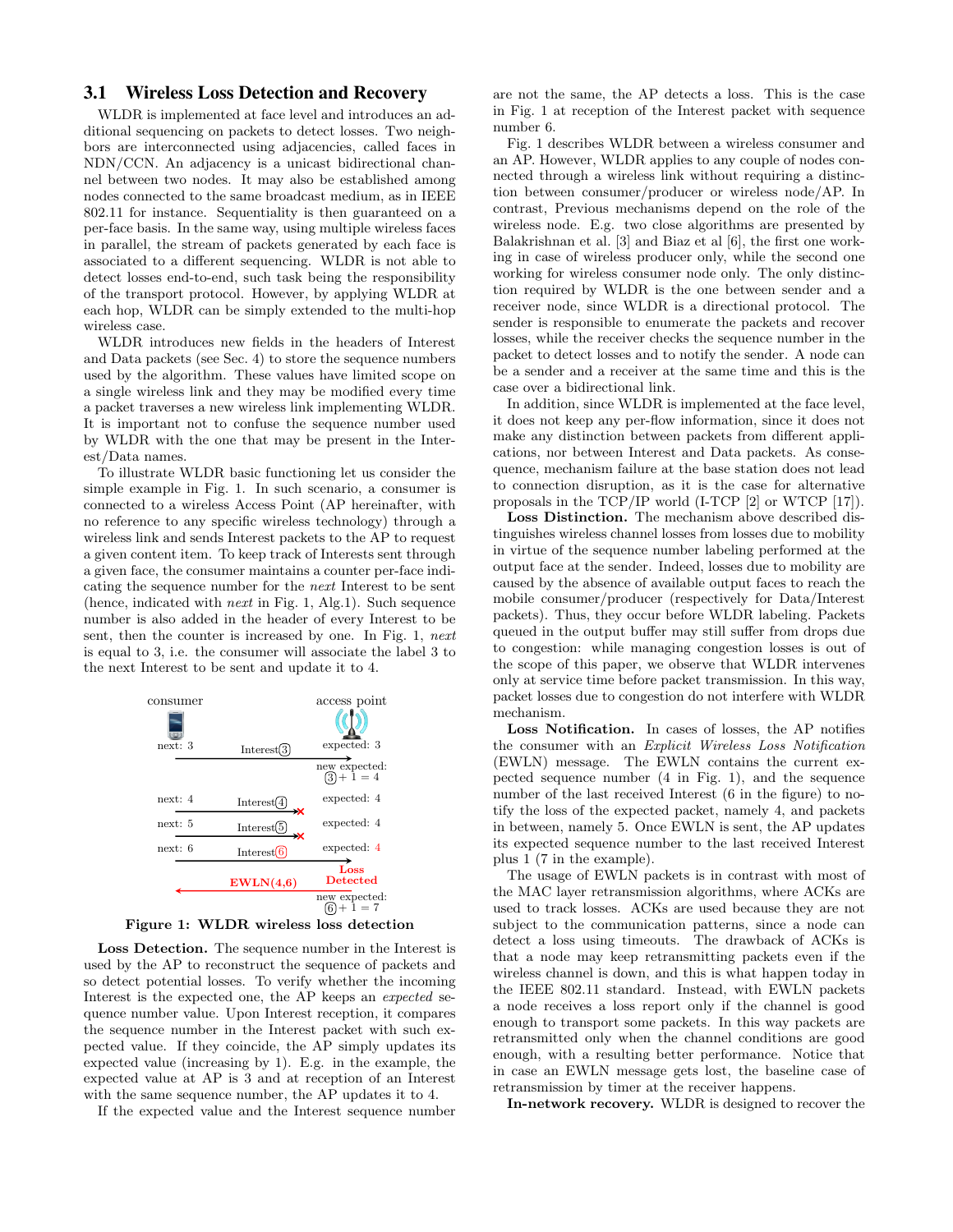losses in-network, without sending any signal to the application/transport layer running at consumer side, but a different recovery strategy can be implemented (e.g. explicit loss notification to consumer, see Sec. 5.2). Loss recovery is enabled by maintaining a buffer of Interest/Data packets or, depending on the forwarder implementation, by reference to the content store (CS), for data, or the PIT, for interests with no need to copying data. In Fig. 1, when the consumer receives the EWLN packet it retransmits all Interests indicated by the EWLN. Interests packets retransmitted by the consumer are sent with a new sequence number to keep the two nodes synchronized (in the example, the AP is expecting packet 7) and to enable future retransmission in case of channel losses. In Fig. 1 the new sequence values would be 7 and 8, respectively, for the two lost Interests 4 and 5. The detailed WLDR algorithm is reported in Alg.1,2.

| <b>Algorithm 1:</b> WLDR algorithm (sender side) |  |  |  |  |  |  |
|--------------------------------------------------|--|--|--|--|--|--|
|--------------------------------------------------|--|--|--|--|--|--|

| buffer $\lceil$ ;                                                | // Local buffer with sent packets                        |  |  |  |  |
|------------------------------------------------------------------|----------------------------------------------------------|--|--|--|--|
| bufferSize;                                                      | // Local buffer size                                     |  |  |  |  |
| next :                                                           | // Next sequence number                                  |  |  |  |  |
| <b>Function</b> OnSendPacket (packet)                            |                                                          |  |  |  |  |
| packet.setSeqLabel(next);                                        |                                                          |  |  |  |  |
| $buffer[next % bufferSize] = packet;$                            |                                                          |  |  |  |  |
| $next++$                                                         |                                                          |  |  |  |  |
| send(packet);                                                    |                                                          |  |  |  |  |
| <b>Function</b> $OnEWLN$ (ewlnPkt)                               |                                                          |  |  |  |  |
|                                                                  | $expectedPkt = \text{ewlnPkt.getExpectedPkt}$ ;          |  |  |  |  |
|                                                                  | $lastReceivedPtt = \text{ewln}Pkt.getLastReceivedPtt();$ |  |  |  |  |
| <b>if</b> $((next - expectedPkt) \leq but \leq frefersize)$ then |                                                          |  |  |  |  |
| // lost packets are in the buffer                                |                                                          |  |  |  |  |
| while $(expectedPkt < lastReceivedPkt)$ do                       |                                                          |  |  |  |  |
|                                                                  | $lostPkt = buffer[expectedPkt % bufferSize];$            |  |  |  |  |
|                                                                  | if (lostPkt is not expired) then                         |  |  |  |  |
|                                                                  | lostPkt.setSequenceLabel(next);                          |  |  |  |  |
|                                                                  | $buffer[next \% bufferSize] = lostPkt;$                  |  |  |  |  |
|                                                                  | send(lostPkt);                                           |  |  |  |  |
|                                                                  | $expectedPkt++;$                                         |  |  |  |  |
| $next++$                                                         |                                                          |  |  |  |  |

#### *3.1.1 WLDR enhancements*

Adjusting Interest/Data lifetime: To avoid retransmissions for packet with expired PIT entry, we use the lifetime field in the Interests and we add an equivalent one in the Data that contains the copy the Interest lifetime. When the sender node labels a packet (Interest or Data) for the first time, it stores a timestamp that works in a similar way to the PIT timer. In case of retransmission, the sender computes the time elapsed from the first packet transmission and the packet is retransmitted only if such time is less then  $\alpha \times lifetime$ , where  $\alpha \in [0,1]$ . With  $\alpha$  close to 1 we have more chances to retransmit packets for which the PIT timer is already expired, while with  $\alpha$  close to 0 we may not retransmit valuable packets.

| <b>Algorithm 2:</b> WLDR algorithm (receiver side) |                             |  |  |  |  |
|----------------------------------------------------|-----------------------------|--|--|--|--|
| expected :                                         | // Expected sequence number |  |  |  |  |
| <b>Function</b> OnReceivePacket (packet)           |                             |  |  |  |  |
| ${\rm pktLabel} = {\rm packet.getSeqLabel}();$     |                             |  |  |  |  |
| if ( <i>pktLabel != expected</i> ) then            |                             |  |  |  |  |
| ewlnPkt.setExpectedPkt(expected);                  |                             |  |  |  |  |
| ewlnPkt.setLastReceivedPkt(pktLabel);              |                             |  |  |  |  |
| send(ewlnPkt);                                     |                             |  |  |  |  |
| $expectedLabel = pltLabel + 1;$                    |                             |  |  |  |  |

Reinitialization of sequence number: A critical component of WLDR is to keep nodes in sync in case of handovers. There are two possible scenarios:  $(i)$  the mobile node temporally disconnects from an AP and reconnects to the same one, or  $(ii)$  the mobile node migrates to a new AP. In the first case there is just a temporary disconnection, so we keep using the same counting sequence. This has the advantage that, if some packets got lost during the disconnection, the two nodes may recover them. Instead, in the second case, we reset all the WLDR state on both the nodes. In this case, the losses due to mobility are handled by MLDR.

#### 3.2 Mobility Loss Detection and Recovery

NDN/CCN name-based connectionless transport significantly simplifies mobility management. However, mobility events may still lead to losses, as a result of Interest expiration in PIT due to temporary unavailability of forwarding output face on the path between consumer and producer. The goal of MLDR is to handle losses due to either consumer and producer mobility, during the time period required by mobility management protocols to update network forwarding state. In the following, we consider separately consumer and producer mobility and introduce MLDR countermeasures accordingly.

#### *3.2.1 Consumer mobility*

Consumer mobility is natively supported in NDN/CCN, since after moving and attaching to a new base station, a consumer can reissue lost Interests to retrieve data available from the closest cache. The main problem when a consumer node changes its point of attachment is that the Interests that are already pending in its PIT will never be satisfied due to the symmetric routing property. Such losses due to mobility might be mistakenly assimilated to congestion, which may further affect flow control through, for instance, a window or rate decrease.

Loss detection. Interest losses are typically detected by means of PIT timer expiration, with the timer being set equal to the Interest lifetime. Besides known timer setting difficulties, waiting for timer expiration implies retransmission delays and negatively affects congestion window evolution, regardless of the specific rate controller used at the consumer. In MLDR, we base consumer mobility loss detection on local "face up/down" signaling, also distinguishing them from losses of different nature. In practice, this is a task of link-layer technologies. For MLDR to benefit from such signals they should be as reactive as possible. Indeed, upon change of AP by the consumer, the corresponding face goes down until the connection with another AP is successfully established. A signal of "face down" triggers in MLDR a PIT lookup in order to filter all entries associated to pending Interests forwarded through such face.

Loss notification and recovery. For each of these entries, a Notify and Retransmit procedure is initiated. Its goal is twofold:  $(i)$  to inform the application of the mobility event in order to prevent congestion window reduction upon PIT timer expiration and  $(ii)$  to trigger Interest retransmission, on another available face, if any, or later in time on the same face when available. To this purpose, MLDR first checks whether alternative output faces are available. If so, it retransmits the Interests. Otherwise, if no alternative face is available, MLDR adds a special mobility flag, denoted as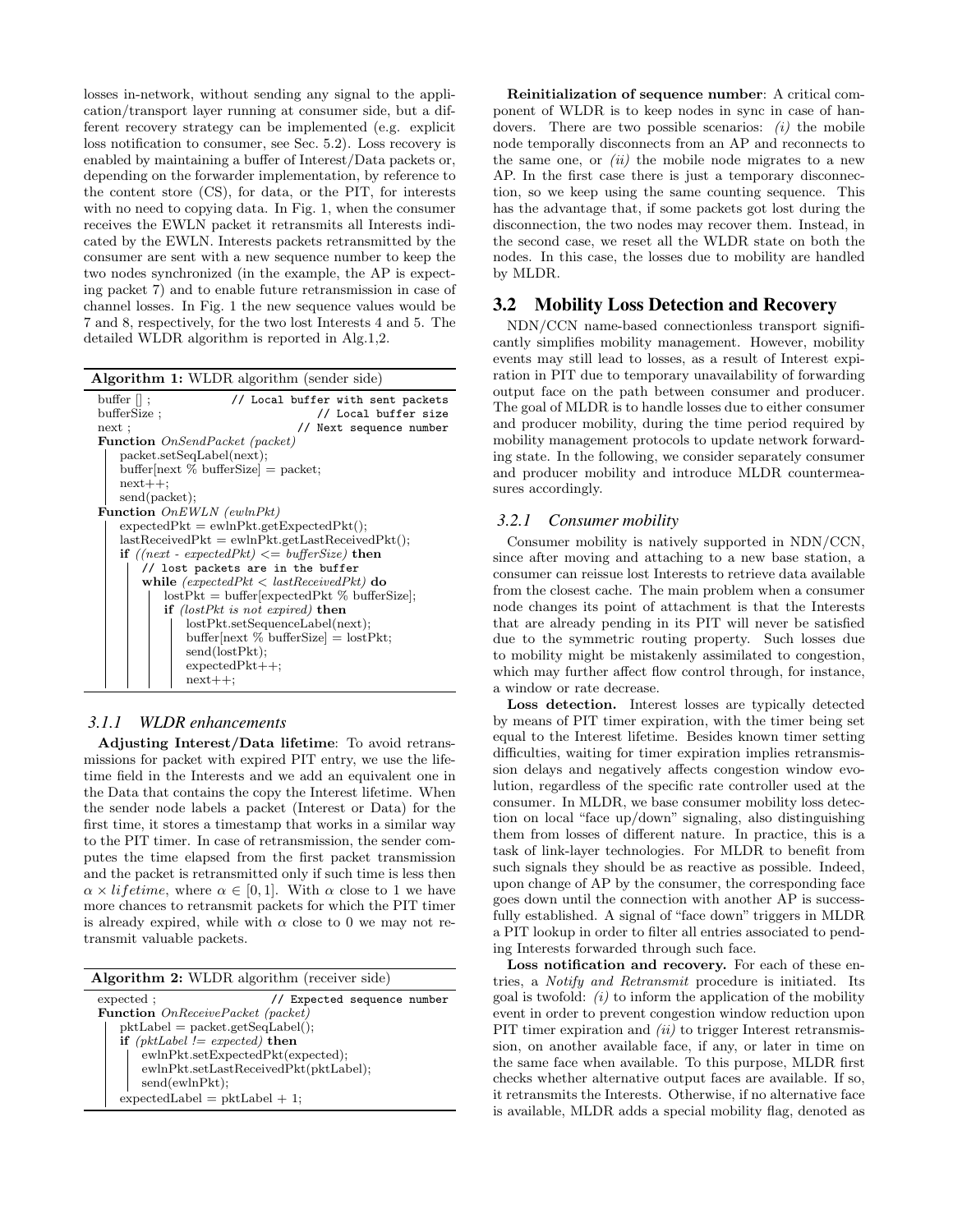

Figure 2: On detection of consumer mobility

M to the Interest and sends it back to the application to inform it about the mobility event. On a "face up" signal, MLDR retransmits all pending Interests that have no output face. It is important to remark that PIT entries are not removed by MLDR, rather updated in the implementation as far as concerns the pointers to the output faces. In presence of multiple output faces corresponding to a PIT entry, only the face that is down is removed.

An example of consumer mobility detection is illustrated in Fig. 2. The consumer sends Interests  $a/1$  to  $a/10$ , while connected to AP1. The first four Interests are satisfied before its disconnection from AP1. When the consumer connects to  $AP2$ ,  $a/5$  to  $a/10$  Interests are still pending in its PIT, so a retransmission to  $AP2$  can be triggered.

#### *3.2.2 Producer mobility*

We now address producer mobility, namely the case where a change of AP for the producer breaks the path between consumer and producer with consequent loss of Interest and Data packets in both directions. MLDR objective is to recover such losses during the time period required by the mobility management protocol to update network forwarding state according to new producer location. To do so, MLDR notifies in-path routers about the mobility event, to enable a retransmission of the Interests over alternative paths within PIT entry/application lifetime. Indeed, the proposed solution is a generalization of MLDR detection and notify plus retransmit procedure described above.

Loss detection. A mobility event detection occurs in two cases: first, for an Interest arriving at the old AP where it cannot be forwarded anymore and, second, like in consumer mobility case, upon "face down" signaling at the same AP.

Loss notification and recovery. In the case where the  $AP$  cannot forward an incoming Interest, a flag  $M$  is set in the Interest packet and the latter is sent back on the incoming face. A "face down" signaling at AP triggers MLDR detection procedure as previously described and the same procedure as for consumer mobility applies with possible retransmission over alternative available faces. Otherwise, the M−flagged Interests will be generated and sent through the corresponding incoming faces (whose pointers are stored in PIT entries) to propagate back to the consumer an explicit mobility notification. Corresponding entries are then removed from the PIT.

An example is reported in Figure 3. When a face  $of_1$ goes down, the pending Interests  $a/1$  to  $a/10$  will be flagged and sent back on their incoming face(s). If the AP is still receiving the Interests for this particular content, it will flag them and forward back.

Propagation of M−flagged Interests may give rise to retransmission on other available faces, e.g. those dynamically



created by mobility management protocols to reconnect producer at new location. Upon reception of an M−flagged Interest at a given network node, a decision about Interest re-forwarding should be taken. The Interest is re-forwarded in case where the face from which the flagged Interest arrived is a unique output face for the corresponding PIT entry. If this face is not unique, the flagged Interest is rejected and the corresponding output face is just removed from the PIT entry. If the flagged Interest can be re-forwarded,a FIB lookup is performed to find another face to use according to the node forwarding strategy, which can support multipath or not, independently from our scheme. Note that multipath does not require any change to MLDR. The M flag is then removed from the packet and the Interest is re-forwarded through the selected face.

If no other face is available, the M−flagged Interest is forwarded to the list of corresponding incoming faces. The PIT entry is then removed. It is easy to see that if no nodes of the path have alternative faces to re-forward the M−flagged Interest, it will finally arrive to the consumer to notify it about the mobility loss. As for wireless channel losses, unnecessary congestion window reduction may be prevented by the explicit notification of mobility loss. It is important to observe that FIB entries are not altered, in fact, MLDR never removes a face from the corresponding FIB. The algorithm in case of producer mobility is detailed in Alg. 3.

| <b>Algorithm 3:</b> MLDR algorithm (Producer mobility)                                |  |  |  |  |
|---------------------------------------------------------------------------------------|--|--|--|--|
| <b>Function</b> OnProducerWirelessFaceDown (face)<br>while $(PIT. hasNextEntry())$ do |  |  |  |  |
| $reforwardInterests(face, PIT.getNextEntry());$                                       |  |  |  |  |
| <b>Function</b> OnMobilityFlaq (interest, face)                                       |  |  |  |  |
| interest.unsetMobilityFlag();                                                         |  |  |  |  |
| reforwardInterests(face,PIT.match(interest));                                         |  |  |  |  |
| <b>Function</b> reforwardInterests (face, entry)                                      |  |  |  |  |
| <b>if</b> (face $\in$ entry.outFaces() $\&$<br>$ entry.outFaces() = 1$ ) then         |  |  |  |  |
| $interest = entry.getInterest();$                                                     |  |  |  |  |
| $nextHopFaces = FIB.math(interest);$                                                  |  |  |  |  |
| forall ( <i>outFace</i> $\in$ <i>nextHopFaces</i> ) do                                |  |  |  |  |
| <b>if</b> (outFace $\notin$ entry. InFaces() $\&$                                     |  |  |  |  |
| $outFace \notin entry. used ForRetransmission())$ then                                |  |  |  |  |
| $residualTime = entry-expiration() - now;$                                            |  |  |  |  |
| interest.setLifetime(residualTime);                                                   |  |  |  |  |
| outFace.send(interest);                                                               |  |  |  |  |
| entry.addUsedForRetransmission(outFace);                                              |  |  |  |  |
| return;                                                                               |  |  |  |  |
| interest.setMobilityFlag();                                                           |  |  |  |  |
| forall $(inFace \in entry.infaces())$ do                                              |  |  |  |  |
| inFace.send(interest);                                                                |  |  |  |  |
| PIT.remove(entry);                                                                    |  |  |  |  |

#### *3.2.3 MLDR Enhancements*

Adjusting Interest lifetime: One of the operations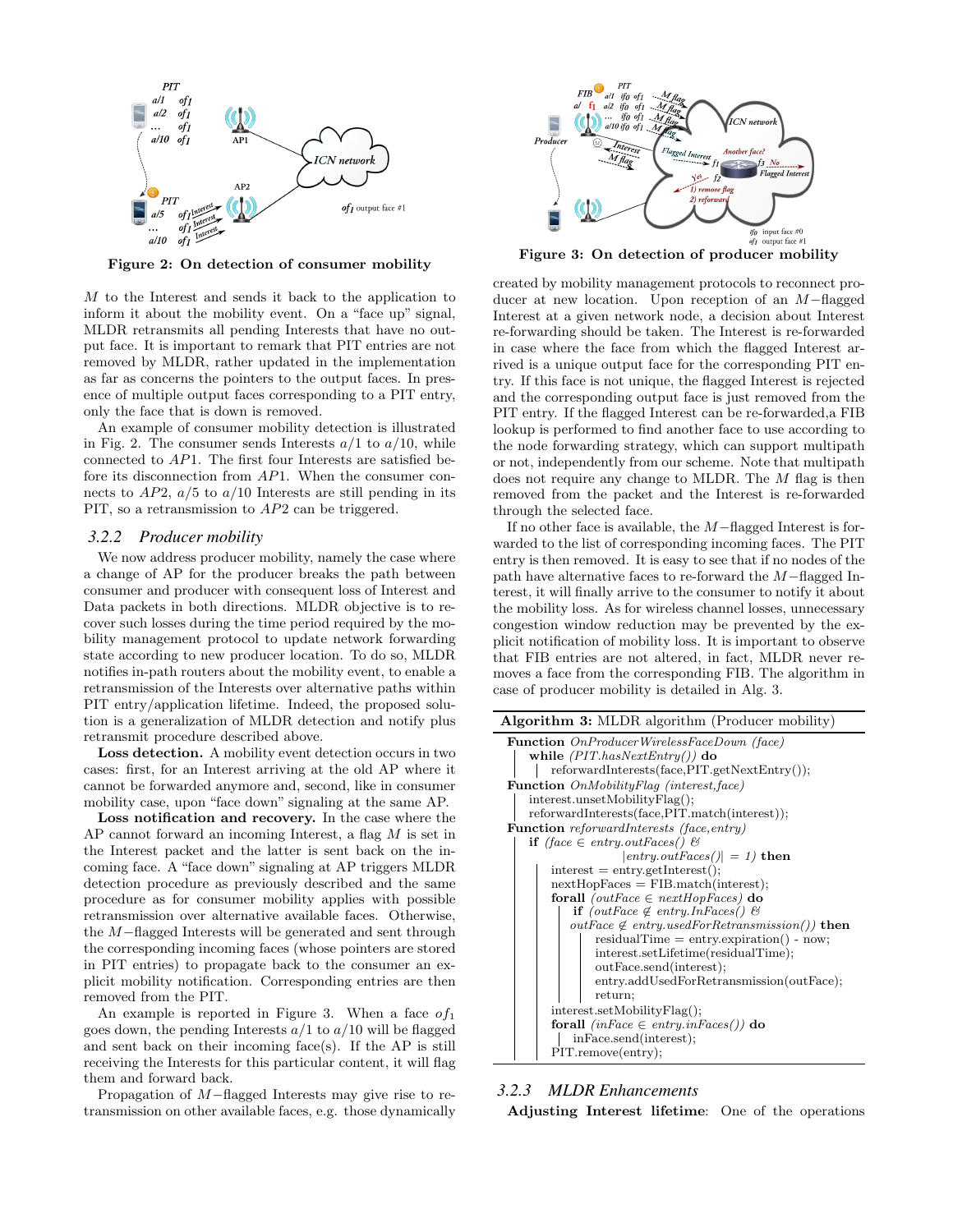that each node (consumer included) should perform before re-forwarding a M−flagged Interest, is to adjust the lifetime value carried by the re-forwarded Interest to the residual time left until the PIT entry expiration. In addition, as for WLDR in case of retransmissions, the decision about reforwarding may be based on this value. For example, only if residual time is large enough the Interest is re-forwarded, otherwise, it will be sent back to downstream nodes as in case of no alternative faces. Note that we do not modify the PIT timers.

Preventing retransmission loops: To avoid loops due to re-forwarding a M−flagged Interest over the same output face, a list of faces used for retransmission is added to the subset of PIT entries affected by a mobility loss notification. Every time a M−flagged Interest is forwarded, the corresponding output face is added to the list. Only if such face has not yet been used for retransmission of an Interest with the same name during PIT entry lifetime, the Interest is effectively re-forwarded. Otherwise it is further propagated with the M flag in the direction of the consumer.

RTT reduction: Such enhancement to baseline MLDR only applies to the class of congestion controllers at consumer side leveraging RTT monitoring. Indeed, in-network retransmissions may introduce an additional delay affecting RTT monitoring at the consumer which may be misinterpreted as due to congestion. To avoid this, we aim at correcting RTT estimation at the consumer by removing the RTT component due to retransmission. This scheme updates the PIT entry corresponding to an Interest to be reforwarded with a retransmission timestamp. Similar techniques have been proposed in [17]. Thus, we need two PIT timestamps: the original sending time and the retransmission time. Note that in case of multiple retransmissions of an M-flagged Interest, we record only the latest retransmission timestamp. In this way, the difference between the two timestamps indicates the overall retransmission time for the Interest. Upon reception of Data matching the retransmitted Interest, the difference between these two timestamps is computed and stored in the Data packet. Thus, it can be removed in RTT computation at the consumer side. Such a scheme may also be used by WLDR mechanism to explicitly notify the application about the additional delay introduced by the retransmission process.

General comments: Before the performance evaluation in Sec. 5, we observe that immediate local retransmission at consumer side may already improve Interest satisfaction time w.r.t. timer-based retransmissions, but the latency reduction gains are even more important in presence of innetwork retransmissions. In both cases, MLDR enables retransmission at sub-RTT scale unlike any approach based on timer expiration at consumer side or explicit notification and retransmission at the consumer. It is important to observe that even if other nodes than consumer/producer are mobile, MLDR can still deal with that, under a more complex mobility management (out-of-scope here). Finally, from the security point of view, we remark that MLDR does not modify any ICN data plane information that could introduce opportunities for attacks.

#### 4. IMPLEMENTATION

In this section we describe the additional state required in each node by WLDR and MLDR as well as the additional header's fields that we use in Interest/Data packets.

WLDR. The ICN forwarder of a node running WLDR (a WLDR node hereinafter) needs to locally store two values per face: the next sequence number, next\_seqno and the expected sequence number, expected\_seqno. Such values are required for packet labeling at the sender and loss detection at the receiver. In addition, a WLDR node keeps track of the sequence of sent packets and temporarily store them (or store a pointer to their copy in PIT/CS) in a circular buffer, one per output face: each packet is hence stored at position seqno % buffer\_size. The amount of additional state required by WLDR depends on the size of this buffer. A too small buffer may reduce chances to recover losses, because of packets overwritten too frequently. In order to dimension such buffer, we consider a 'bandwidth delay product' rule where delay stands for PIT timer (logically content lifetime which however may vary according to the considered application). In the current implementation this results in a buffer of 8192 packets considering 1sec PIT timer and a Wi-Fi link at 100Mbps, which is close to the number of Data packet (of 1500 bytes) that can be sent in a second on this link. This guarantees that we almost never overwrite any useful packet, for a cost in terms of memory of around 11MB. However, if we record only the pointers to the PIT/CS entries where these packets are already stored, the considered buffer size can be reduced to 64kB.

MLDR. MLDR does not require substantial modifications of the existing data structures or packet format. However, additional information has to be stored by each router to prevent retransmission loops of forwarded Interests and perform the RTT reduction (cfr Sec. 3.2.3).

More precisely, a list of faces used for retransmission is added to PIT entries affected by a mobility loss notification.

To perform the RTT reduction signaling, two additional timestamps need to be stored in the PIT entries: the time of the original sending of an Interest and the moment of its retransmission (if any).

In terms on computational complexity, the basic implementation of the *OnProducerWirelessFaceDown* function (see Alg. 3) requires a linear scan of the PIT on the AP node in case of producer mobility. In order to reduce such complexity, we store the list of pointers to associated PIT entries at each output face. With this data structure we can obtain the required PIT entries in constant time, with no iteration over the entire PIT. The complexity involved by lookup of M−flagged Interest is not different than that of a standard Interest lookup.

Packet format. WLDR and MLDR introduce four new fields in the packets: the sequence number, the Data lifetime, the mobility flag, and the RTT reduction. The sequence number is an integer value that is introduced both in Interest and Data. The Data lifetime is the equivalent of the Interest lifetime, and is specific to Data (Interests have this field by default). The mobility flag, that requires a single bit, and the RTT reduction, which is an other integer value, are field required only on the Interests.

EWLN packet: WLDR also introduces a new signaling message, denoted as EWLN (Explicit Wireless Loss Notification) which carries: (i) a flag specifying that the packet is an EWLN, (ii) the expected sequence number at the receiver when the loss is detected and (iii) the sequence number of the last received packet. It is worth observing that such signaling message has a one hop validity and it is discarded by the receiver (e.g. the AP or the station) after having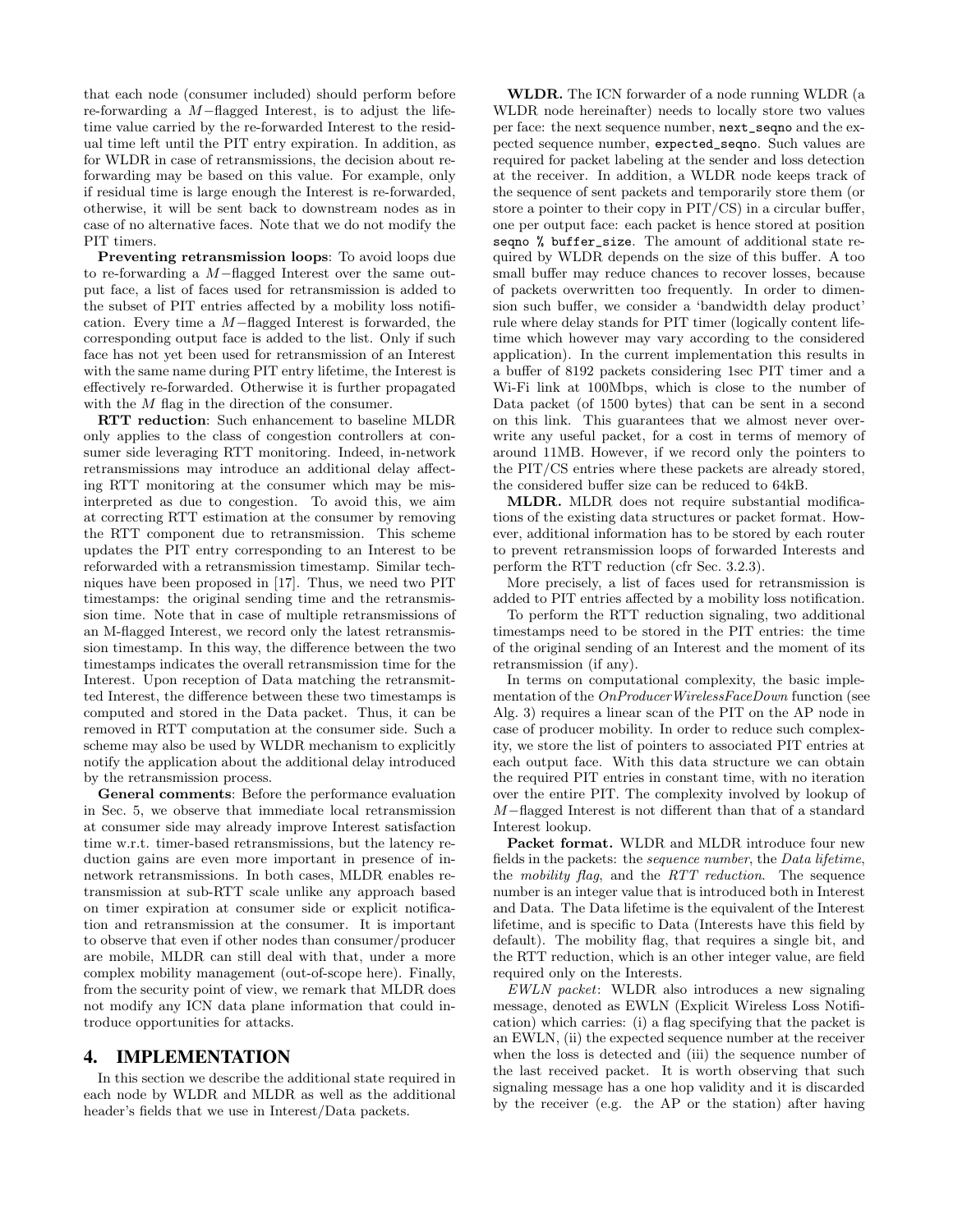triggered either a retransmission of the missing packet(s) or the creation of explicit notification message(s) carrying the name of the missing packet(s) for further propagation.

## 5. EVALUATION

To assess WLDR/MLDR performance, we setup a realistic wireless simulation environment in ns3 2.24/ndnSIM 2.1 using IEEE 802.11n access, as further detailed. We suppose that the congestion control is built-in in the transport protocol. Thus, with no loss of generality, we implemented a receiver-driven window based congestion control scheme based on RAAQM[8] at the consumers.

## 5.1 ICN over IEEE 802.11

We assume all nodes are connected to the same broadcast medium shared in infrastructure mode, namely IEEE 802.11n on 5GHz frequencies, with a single base channel of 40MHz with short guard intervals (SGI), using a single antenna at either the AP and the wireless nodes (denoted as STAtions).

Channel characteristics and contention: The PHY rate adaptation is minstrel [13] for High Throughput (HT) rates, i.e. MCS from 0 to 7 (corresponding to Data rates from 15Mbps to 150Mbps). 802.11 frame aggregation is also enabled with a maximum A-MSDU size of 7935 Bytes and A-MPDU maximum size of 64kB with block ack which enable high application throughputs. When multiple STAs have a face established with the same AP, multiple access is managed by 802.11 EDCF which implies transmission latency and bandwidth sharing among active stations. A face between a STA and the AP is characterized by a time varying capacity that depends on a number of factors like radio conditions, PHY rate selection, medium sharing. In this work, we assume a small cellular Wi-Fi deployment managed by a single entity that can engineer and manage radio planning and 802.11 tuning.

Coverage and mobility: In our simulations each AP operates with a maximum power of 40mW (16dBm), that enables a maximum radio range of 120 meters in outdoor. STAs are assumed to move in a fully covered geographic area performing handover from one cell to another using the Hysteresis handoff algorithm described in [14] to perform handovers among the Wi-Fi cells. The hysteresis handoff has been shown to give the best performance in terms of handover latency. See [16] for more details about 802.11n parametrization.

### 5.2 WLDR Evaluation

We first evaluate WLDR in the scenario illustrated in Fig. 4, where one consumer and one producer are connected by means of a 802.11n to a wired network represented by AP1, AP2 and one intermediate router. During the simulations, these two nodes move back and forth from the two APs as indicated by the arrows. We use mobile nodes in order to test our algorithm with different signal conditions that are variable according to the distance between the STA and the related AP (from 0 to 80 m). We let the speed vary between 3km/h to 50km/h. The STAs remain connected to the same AP (no handovers). The propagation delay of the wired links is set to 1ms, while the link capacity changes according to the simulation. The propagation delay of the wireless links depends on the distance between STA and AP. The workload consists in 10 parallel flows of 50,000 packets ('flow' here stands for retrieval of a content item). Intermediate caching is disabled to allow the observation of wireless losses at both ends.





Fig 5(a) shows the average flow duration time for different values of Interest retransmission timer (set equal to PIT timer), when the mobile nodes move at 10km/h. In the figures we compare three alternatives: NO WLDR indicating the simulations without WLDR, rather with consumer timer-based retransmissions, WLDR and finally, ELN TO  $C$  indicating the solution leveraging Explicit Loss Notification (ELN) messages to the consumer every time a wireless channel loss is detected. In the latter case, we use WLDR detection, but instead to recover the losses in the network, we notify the consumer who immediately retransmits the Interest, without waiting for the timeout nor decreasing the congestion window.

In absence of WLDR, one can observe a significant dependency of flow completion time on retransmission/PIT timer. Indeed, if the timer value is too large, waiting for a timeout to detect a loss is too costly. On the contrary, its the timer is too small (w.r.t. the experience average round trip time, which is of 50ms) unnecessary timer expirations cause Data discard even in absence of losses.

If WLDR in-network detection considerably improves flow completion time, its in-network recovery also enhances overall performance when compared against ELN TO C solution. In fact, the recovery time for ELN TO C depends on end-to-end network latency, while WLDR recovery time only on wireless hop latency. Hence, the presence of a bottleneck in the wired part of the network (we modify wired link capacities from 300Mbps to 60Mbps) increases the inefficiency gap of ELN TO C over WLDR.

We now break down WLDR gains into its components, namely detection and recovery of Interest rather then Data packets and WLDR at consumer side (between consumer and AP1) rather than at producer side (between producer and AP2). To this purpose, we enable WLDR only partially in the simulation in order to quantify gains due to each component. Results are reported in Fig. 5(b). The speed of the moving nodes is set to 10km/h and we use two values for Interest retransmission/PIT timer: 60 ms (best observed value without WLDR in the previous simulation) and 200ms. The bottleneck is in the wireless part of the network. We show the flow duration associated to 6 cases: (i) WLDR is not active (NO WLDR), (ii) Interest recovery between consumer and AP1 only  $(INT C-API)$ , (iii) Data recovery between the producer and AP2 only (DATA P-AP2 ), (iv) Interest recovery everywhere (ONLY INT), (v) Data recovery everywhere (ONLY DATA), (vi) WLDR is fully activated (WLDR).

As expected, the timer value has no impact of WLDR, while it visibly effect the performance for NO WLDR. Comparing ONLY INT and ONLY DATA, one can observe that recovering Interest is more advantageous than recovering Data, especially when they are recovered at consumer side. Intuitively, this allows detection and recovery of losses on the first hop, thus significantly reducing recovery time w.r.t. timer-based or ELN-based consumer retransmission.

Data packet recovery is also important, as they are bigger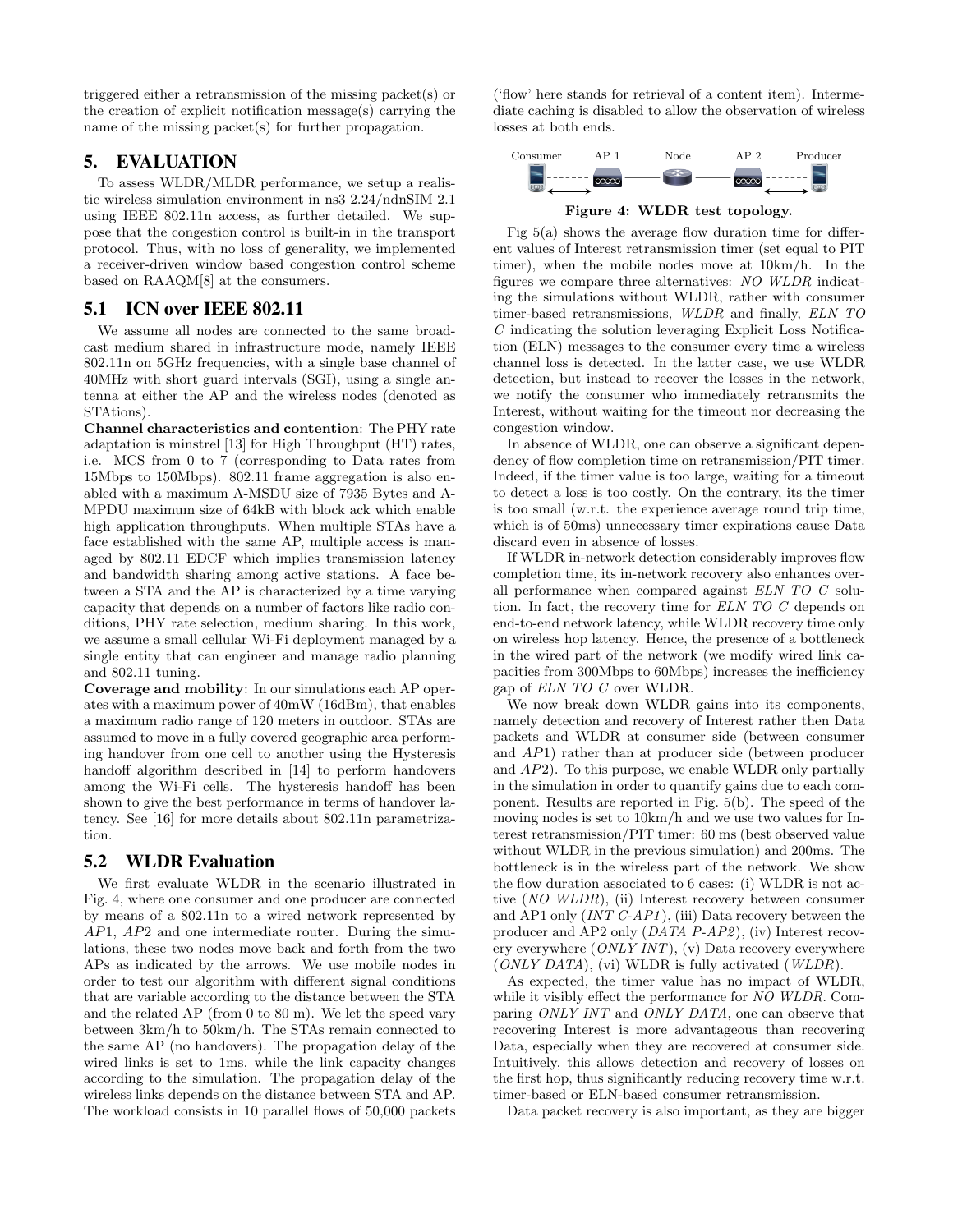

Figure 5: (a) Flow completion time with and without bottleneck; (b) Flow completion time with WLDR partially activated; (c) Flow completion time for different speeds.

than Interests in size, hence more prone to losses. The benefits for in-network Data recovery are clearly more important when performing it at producer side on the first hop for Data packet. It is also worth noticing that the difference between the DATA P-AP2 and ONLY DATA is slightly higher in case of timer set to 200ms which allow for more retransmissions of Data before timer expiration. We can conclude that WLDR is insensitive to retransmission/PIT timer value provided that the timer is higher than the average round trip time, so accomodating in-network (possibly more than one tentative) retransmissions.

Finally, Figure 5(c) shows the flow completion time versus mobile nodes speed for 60ms and 200ms timer values, with the bottleneck still in the wireless network. WLDR always outperforms the case with consumer retransmissions (from 7.22% up to 12% for 60ms timer, between 13% and 18% for 200ms timer).

#### 5.3 MLDR Evaluation

In this section we quantify the effectiveness of MLDR scheme by analyzing consumer and producer mobility separately (we consider them jointly in Sec.5.4) The topology under study is reported in Fig. 6 and consists of the root node acting as consumer or producer in case of producer or consumer mobility respectively, of 6 network routers and 6 IEEE 802.11n Access Points $(AP_1$  to  $AP_6$ ) at 50m of distance each other. All wired links have a constant propagation delay of 1ms. In the simulations the STA moves linearly across the APs, as described by the dashed arrow in Fig. 6. For the producer mobility, the examples of the directions for innetwork reforwarding are illustrated by the dashed blue and green arrows.

To characterize MLDR behavior under a generic mobility management protocol, we implemented an ideal global routing scheme that immediately updates the FIBs of each node as soon as producer mobility is detected (i.e. producer is associated to a new AP). Under real mobility management protocols, the time for updating network forwarding state would be longer, hence higher the gains due to MLDR w.r.t. the case under study.

We start from producer mobility: the producer moves between the APs at different speeds (from 3km/h to 50km/h). We set an Interest lifetime of 500ms, which is an order of magnitude bigger than the average round trip time, here essentially determined by the wireless hop. In all scenarios, the consumer requests 300k packets.

We compare three approaches: (i) the baseline with loss detection and recovery performed at consumer side based on timer expiration (ii) the case with in-network loss detec-



Figure 6: MLDR test topology.

tion, Explicit Loss Notification (ELN) to the consumer (iii) MLDR, where either detection and recovery are performed in-network. The ELN scheme exploits M−flagged Interests of MLDR, in this case sent directly to the consumer with no interception by in-network routers.

Fig. 7(a) reports flow completion time (or download time) as a function of producer moving speed. MLDR gains in terms of loss detection are striking and higher the speed, higher this gain. Indeed, higher the speed, higher the number of performed handovers corresponding to the number of times MLDR is in action. Overall, in this scenario, the number of re-forwarded Interests grows with the speed value to a maximum value of 0.25% of total traffic at 50km/h.

If the benefits of in-network loss detection are significant, the additional gain of MLDR over ELN due to in-network retransmission is much smaller. This can be easily explained as the additional latency introduced to notify the consumer and let him retransmit the Interest packets is negligible w.r.t. the overall round trip time, mainly affected by wireless hop delay.

To better understand where the difference between these two schemes plays a role, we increase the propagation delay of the links between Node 1, Node 2, Node 3 to 70ms and compute for ELN and MLDR solutions the average "Interest satisfaction time  $(IST)$ ", i.e. the interval of time between the first transmission of an Interest packet and the reception of the corresponding Data packet.

IST is measured at the consumer and takes into account all performed retransmissions. The average values of IST for the retransmitted packets are presented in Figure 7(b). We show the results for the cases with (indicated with  $5rtx$ ) and without (labeled *no*  $rtx$ ) additional retransmissions by timer performed by the consumer. In case of retransmissions the consumer can issue the same Interest up to 5 times in case of timer expiration, as in all the other simulations. In the no retransmission setting, the consumer retransmits an Interest only on reception of a loss notification.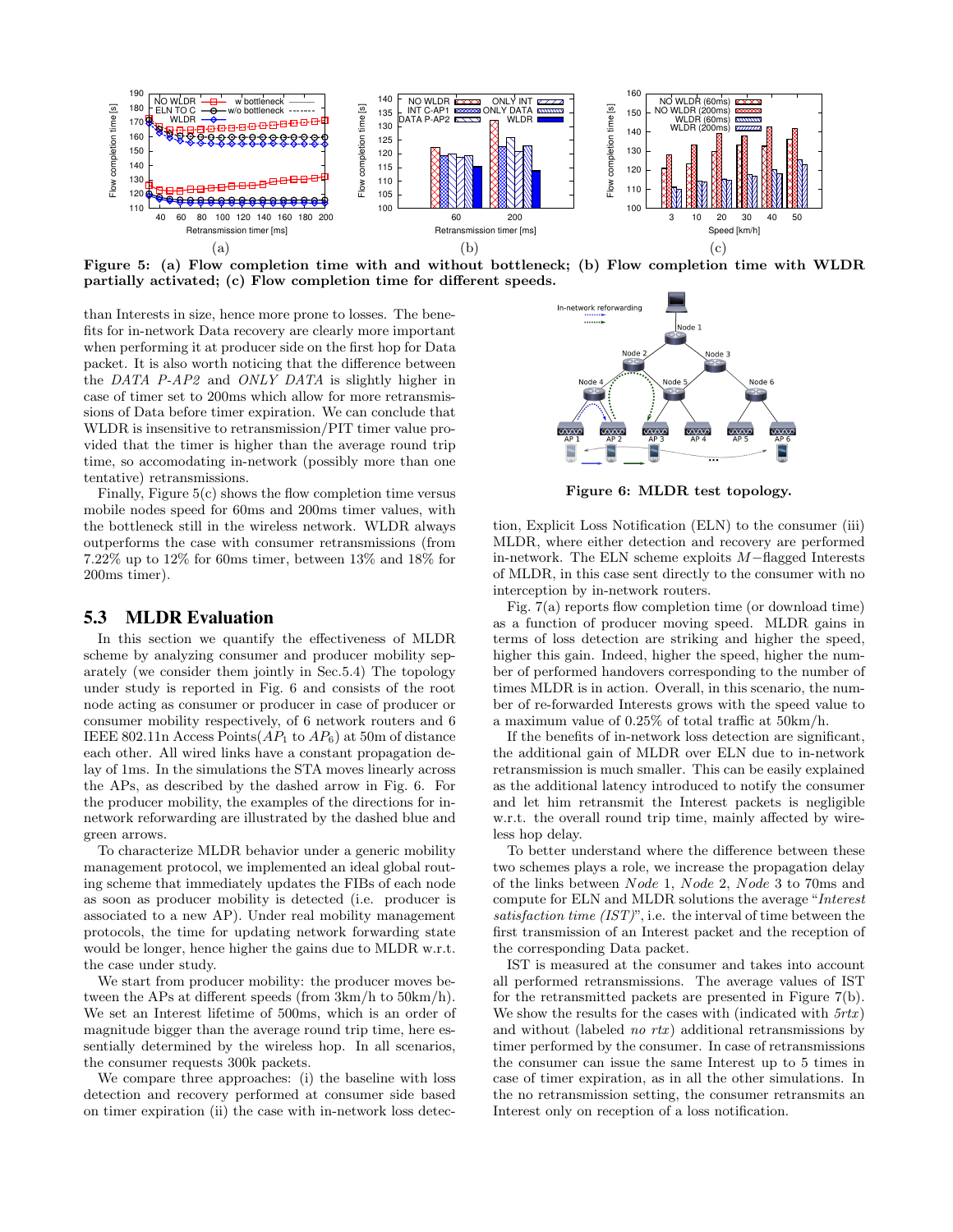

Figure 7: (a) Flow completion time as a function of producer moving speed; (b) Interest satisfaction time as a function of producer moving speed; (c) Flow completion time as a function of consumer moving speed

In absence of further retransmissions, we observe that MLDR and ELN show a constant retransmission time as a function of moving speed, with MLDR considerably outperforming ELN by means of much smaller IST (almost half of ELN's IST). The performance gap remains in the case where additional consumer retransmissions are allowed, also increasing as moving speed grows. MLDR's better performance here is a consequence of the increasing amount of re-forwarded Interests that have the effect of reducing the number of timeouts/required retransmission for MLDR.

From the presented results we can conclude that, in terms of IST, MLDR always outperforms ELN in virtue of the additional delay that the M−flagged Interests experience to reach the consumer and to be retrnasmitted there, rather then being intercepted and immediately re-forwarded by the routers of the path, as it is the case for MLDR.

We now move to the consumer mobility case. We consider the same network topology in Fig. 6, with the producer placed at the root. The consumer moves between the APs at different speeds (from 3kmh to 50km/h).

The results of this scenario are presented in Fig. 7(c). Here, retransmissions can only be performed at the consumer, hence we compare the performance of MLDR against consumer-driven retransmission using the best timer values, i.e. the values associated to each moving speed that give us the best performance as obtained by a set of simulations with different timer values, as we did for WLDR in Fig.  $5(a)$ . Here we tested timers from 50ms to 500ms.

In Fig.  $7(c)$ , we observe again the significant improvement in terms of flow completion time when MLDR is activated. This is due to both earlier detection and recovery. Indeed, MLDR performs better than consumer retransmissions under either 500ms timer value, either the best consumer timers, in virtue of its quick reaction to mobility events.

#### 5.4 Joint WLDR-MLDR Evaluation

In this section we analyze the performance of the two pro-



Figure 8: Edge network topology.

posed algorithms combined, in a more realistic scenario. We use the topology in Fig. 8, where APs are positioned in a grid of 6 by 6 nodes at a distance of 80m each other. Each edge router in the lower layer of the fat tree is connected to 3 APs. We run simulations with 10 mobile nodes (5 acting as consumers, 5 as producers). The mobility is simulated using a random waypoint model. Micro-mobility is assumed like in current radio mobile networks as LTE. The mobile nodes move in the area indicated by gray square in Fig. 8. We put extra APs outside the moving area to guarantee homogeneous radio coverage: each STA can sens 9 APs from each point of the simulation area. A consumer retrieves a file composed by 100k chunks from a single producer. We run each simulation 200 times, with the nodes starting at different positions.

Fig. 9(a) shows the average and the standard deviation of the flow completion time reduction (in percentage) that we obtain running our proposals with respect to the results obtained recovering losses at the consumer on timer expiration. In this simulations we set the retransmission timer (or Interest lifetime), and so the PIT timer, equal to 500ms. In the figure MLDR and WLDR indicate the gain that we achieve using only one of the two proposed algorithms, while  $W+M$  LDR denotes the gain when both WLDR and MLDR are used.

It is easy to see that MLDR benefits increase when the speed of the mobile nodes is higher. This is due to the larger number of handovers at high speed during the simulations, hence of opportunities for MLDR to fast detect and recover packets that would have been lost otherwise. E.g., when the mobiles nodes moves at 3km/h on average 17 handovers per flow occur (considering the sum of the handovers performed by the consumer and the producer), while at 50km/h the average number of handovers is more than 200. WLDR, instead, is more effective at low speeds, when the majority of the losses are due to the wireless channel. Finally, we can see that combining the two algorithms we addition the gains brought by each one separately. In this setting we achieve a maximum gain of almost 6% when the mobile nodes move at 50km/h.

Fig. 9(b) reports the average and the standard deviation of the reduction of the timeouts registered at the consumer when we enable our mechanisms. The simulation setting is the same as the one in Fig.  $9(a)$ . This figure confirms our conclusions: WLDR is more effective a lower speeds, when most of the losses are due to the wireless channel, while MLDR becomes more and more effective when increase the number of mobility events. Enabling both WLDR and MLDR we are able to reduce the number of timeouts at the